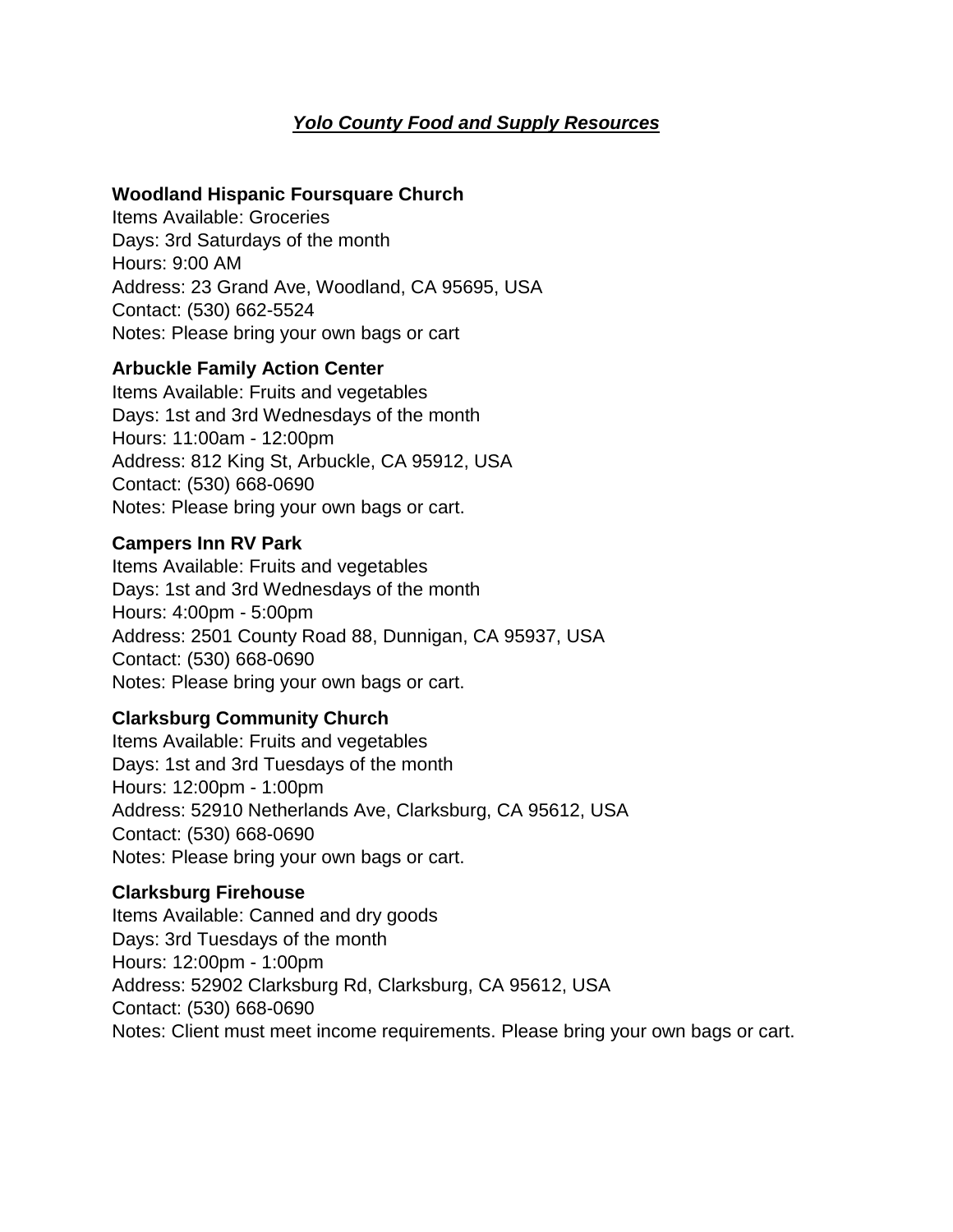**Davis Senior Center** [-Temporarily unavailable due to host](javascript:void(0);) site COVID-19 mitigation Items Available: Canned and dry goods Days: 3rd Wednesdays of the month Hours: 11:15am - 11:45am Address: 646 A St, Davis, CA 95616, USA Contact: [\(530\) 668-0690](tel:5306680690) Notes: [Client must meet income requirements.](https://yolofoodbank.org/wp-content/uploads/2018/07/EFA-14-The-Emergency-Food-Assistance-Program-TEFAP-2018-Guidelines.pdf) Please bring your own bags or cart.

# **[Davisville Apartments](javascript:void(0);)**

Items Available: Canned and dry goods Days: 3rd Wednesdays of the month Hours: 10:30am - 11:30am Address: 1221 Kennedy Pl, Davis, CA 95616, USA Contact: [\(530\) 668-0690](tel:5306680690) Notes: [Client must meet income requirements.](https://yolofoodbank.org/wp-content/uploads/2018/07/EFA-14-The-Emergency-Food-Assistance-Program-TEFAP-2018-Guidelines.pdf) Please bring your own bags or cart.

# **[Elks Lodge](javascript:void(0);)**

Items Available: Canned and dry goods Days: 4th Wednesdays of the month Hours: 10:00am - 10:30am Address: 500 Bush St, Woodland, CA 95695, USA Contact: [\(530\) 668-0690](tel:5306680690) Notes: [Client must meet income requirements.](https://yolofoodbank.org/wp-content/uploads/2018/07/EFA-14-The-Emergency-Food-Assistance-Program-TEFAP-2018-Guidelines.pdf) Please bring your own bags or cart.

# **[Empower Yolo](javascript:void(0);)**

Items Available: Fruits and vegetables Days: 2nd and 4th Wednesdays of the month Hours: 9:00am Address: 441 D St, Davis, CA 95616, USA Contact: [\(530\) 668-0690](tel:5306680690) Notes: Please bring your own bags or cart.

# **[Empower Yolo](javascript:void(0);)**

Items Available: Fruits and vegetables Days: 2nd and 4th Thursday of the month Hours: 10:00am - 12:00pm Address: 9586 Mill St, Knights Landing, CA 95645, USA Contact: [\(530\) 668-0690](tel:5306680690) Notes: Please bring your own bags or cart.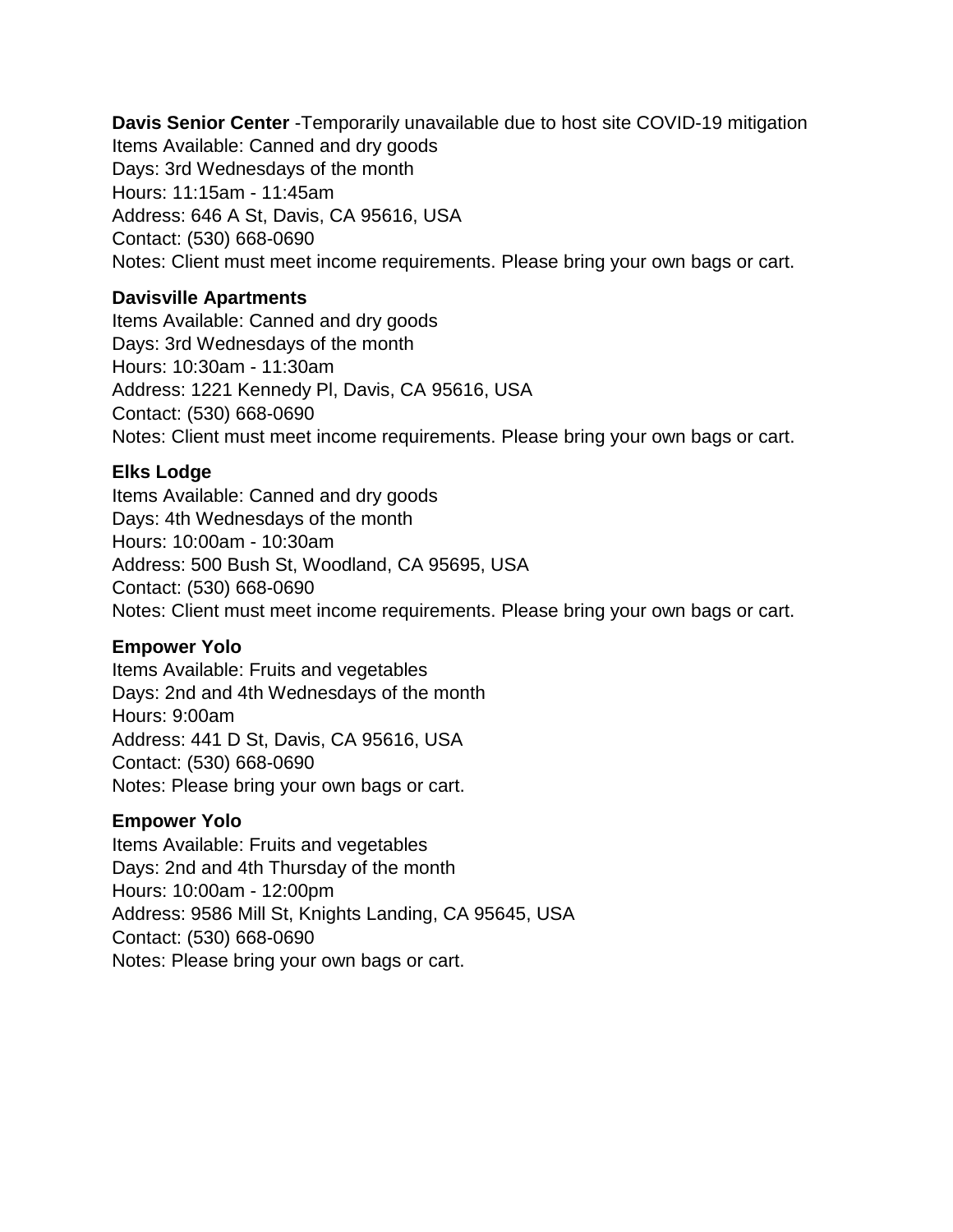### **[Guinda Grange Hall](javascript:void(0);)**

Items Available: Fruits and vegetables Days: 2nd and 4th Mondays of the month Hours: 10:00am - 11:00am Address: 16787 Forest Ave, Guinda, CA 95637, USA Contact: [\(530\) 668-0690](tel:5306680690) Notes: Please bring your own bags or cart.

### **[Guinda Grange Hall](javascript:void(0);)**

Items Available: Canned and dry goods Days: 4th Mondays of the month Hours: 10:00am - 11:00am Address: 16787 Forest Ave, Guinda, CA 95637, USA Contact: [\(530\) 668-0690](tel:5306680690) Notes: [Client must meet income requirements.](https://yolofoodbank.org/wp-content/uploads/2018/07/EFA-14-The-Emergency-Food-Assistance-Program-TEFAP-2018-Guidelines.pdf) Please bring your own bags or cart.

# **[Dunnigan Firehouse](javascript:void(0);)**

Items Available: Canned and dry goods Days: 3rd Fridays of the month Hours: 9:30am - 10:00am Address: 29145 Main Street, Dunnigan, CA, USA Contact: [\(530\) 668-0690](tel:5306680690) Notes: [Client must meet income requirements.](https://yolofoodbank.org/wp-content/uploads/2018/07/EFA-14-The-Emergency-Food-Assistance-Program-TEFAP-2018-Guidelines.pdf) Please bring your own bags or cart.

# **[Health Education Council](javascript:void(0);)**

Items Available: Fruits and vegetables Days: Every Friday Hours: 8:15am - Community walk, 8:45am - Food distribution Address: 820 Cummins Way, West Sacramento, CA 95605, USA Contact: [\(530\) 668-0690](tel:5306680690) Notes: Please bring your own bags or cart. Distribution includes physical activity. Food distribution is located at Elk Horn Village Elementary (750 Cummins Way) in the cafeteria.

# **[Knights Landing Community Center](javascript:void(0);)**

Items Available: Canned and dry goods Days: 3rd Fridays of the month Hours: 10:15am - 10:45am Address: 42114 7th St, Knights Landing, CA 95645, USA Contact: [\(530\) 668-0690](tel:5306680690) Notes: [Client must meet income requirements.](https://yolofoodbank.org/wp-content/uploads/2018/07/EFA-14-The-Emergency-Food-Assistance-Program-TEFAP-2018-Guidelines.pdf) Please bring your own bags or cart.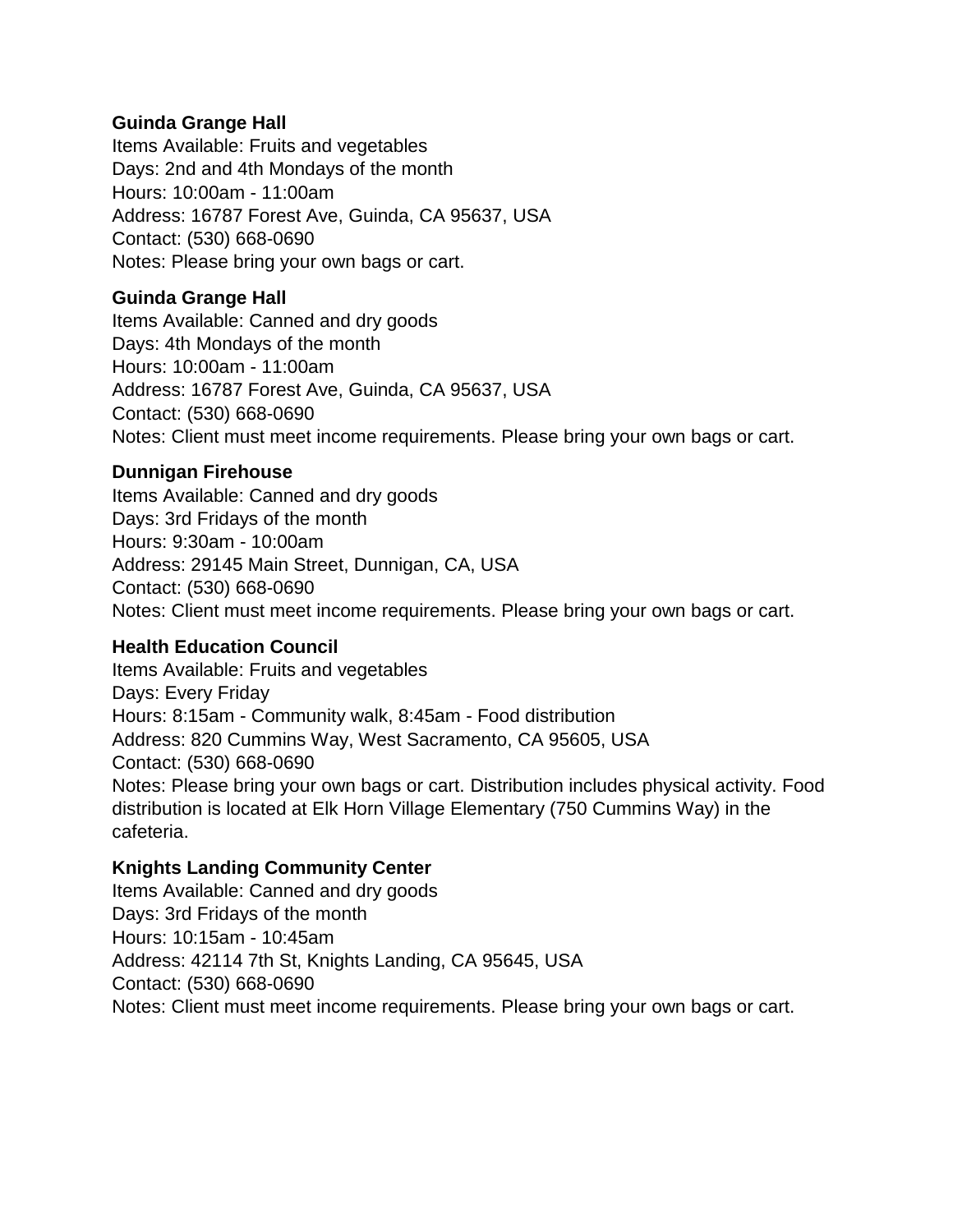### **[Montgomery Elementary School](javascript:void(0);)**

Items Available: Fruits and vegetables Days: 2nd and 4th Fridays of the month Hours: 9:00am - 1:00pm Address: 1441 Danbury Ave, Music Room M-1, Davis, CA 95618, USA Contact: [\(530\) 668-0690](tel:5306680690) Notes: Check in at the front office. Please bring your own bags or cart.

### **[Owendale Apartments](javascript:void(0);)**

Items Available: Canned and dry goods Days: 3rd Wednesdays of the month Hours: 5:00pm - 6:00pm Address: 3023 Albany Ave, Davis, CA 95618, USA Contact: [\(530\) 668-0690](tel:5306680690) Notes: [Client must meet income requirements.](https://yolofoodbank.org/wp-content/uploads/2018/07/EFA-14-The-Emergency-Food-Assistance-Program-TEFAP-2018-Guidelines.pdf) Please bring your own bags or cart.

### **[Rise, Inc.](javascript:void(0);)**

Items Available: Fruits and vegetables Days: 1st and 3rd Thursdays of the month Hours: 10:30am - 11:30am Address: 17317 Fremont St, Esparto, CA 95627, USA Contact: [\(530\) 668-0690](tel:5306680690) Notes: Please bring your own bags or cart.

### **[Rise, Inc.](javascript:void(0);)**

Items Available: Fruits and vegetables Days: 1st and 3rd Thursdays of the month Hours: 10:00am - 11:00am Address: 200 Baker St, Room 4 & 5, Winters, CA 95694, USA Contact: [\(530\) 668-0690](tel:5306680690) Notes: Please bring your own bags or cart.

# **[Summertree Apartments](javascript:void(0);)**

Items Available: Canned and dry goods Days: 4th Wednesdays of the month Hours: 10:00am - 10:30am Address: 601 Community Ln, Woodland, CA 95695, USA Contact: [\(530\) 668-0690](tel:5306680690) Notes: [Client must meet income requirements.](https://yolofoodbank.org/wp-content/uploads/2018/07/EFA-14-The-Emergency-Food-Assistance-Program-TEFAP-2018-Guidelines.pdf) Please bring your own bags or cart.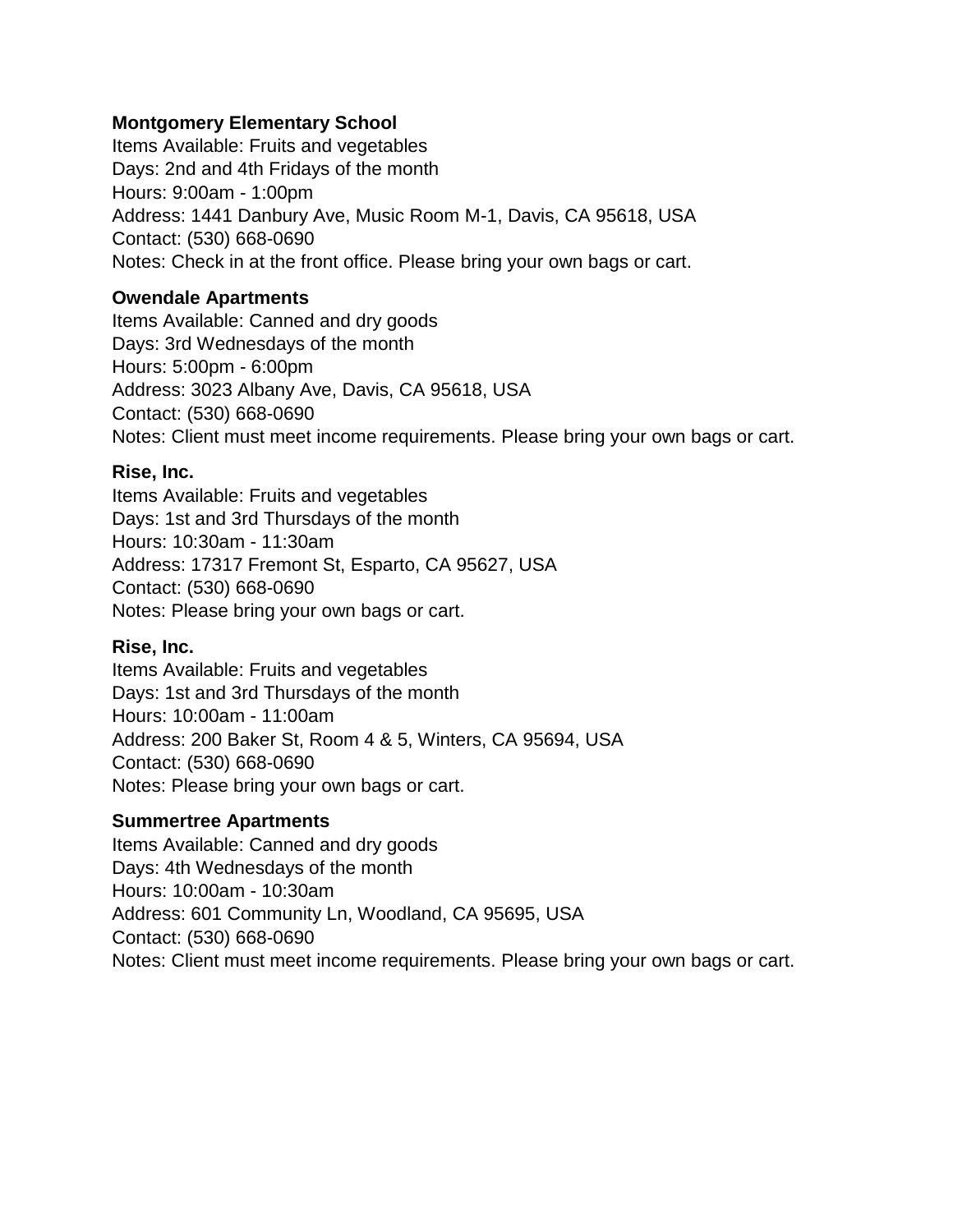### **[West Sacramento County Building](javascript:void(0);)**

Items Available: Fruits and vegetables Days: Every Wednesday Hours: 9:00am - 10:00am Address: 500 A Jefferson Blvd, Community Room 1, West Sacramento, CA 95605, USA Contact: [\(530\) 668-0690](tel:5306680690) Notes: Please bring your own bags or cart.

### **[West Sacramento County Building](javascript:void(0);)**

Items Available: Canned and dry goods Days: 3rd Tuesdays of the month Hours: 10:00am - 10:30am Address: 500 Jefferson Blvd, West Sacramento, CA 95605, USA Contact: [\(530\) 668-0690](tel:5306680690) Notes: [Client must meet income requirements.](https://yolofoodbank.org/wp-content/uploads/2018/07/EFA-14-The-Emergency-Food-Assistance-Program-TEFAP-2018-Guidelines.pdf) Please bring your own bags or cart.

### **[West Sacramento Yolo Housing](javascript:void(0);)**

Items Available: Canned and dry goods Days: 3rd Tuesdays of the month Hours: 12:00pm - 12:30pm Address: 685 Lighthouse Dr, West Sacramento, CA 95605, USA Contact: [\(530\) 668-0690](tel:5306680690) Notes: [Client must meet income requirements.](https://yolofoodbank.org/wp-content/uploads/2018/07/EFA-14-The-Emergency-Food-Assistance-Program-TEFAP-2018-Guidelines.pdf) Please bring your own bags or cart.

# **[Woodland Community and Senior Center](javascript:void(0);)**

Items Available: Fruits and vegetables, baked goods Days: Every Tuesday Hours: 9:30am - 10:00am Address: 2001 East St, Woodland, CA 95776, USA Contact: [\(530\) 668-0690](tel:5306680690) Notes: Please bring your own bags or cart.

# **[Woodland Family Worship Center](javascript:void(0);)**

Items Available: Free produce, dairy, groceries Days: Every Friday Hours: 8:00 AM while supplies last Address: 386 W Beamer St, Woodland, CA 95695, USA Contact: [\(530\) 668-0690](tel:5306680690) Notes: Please bring your own bags or cart.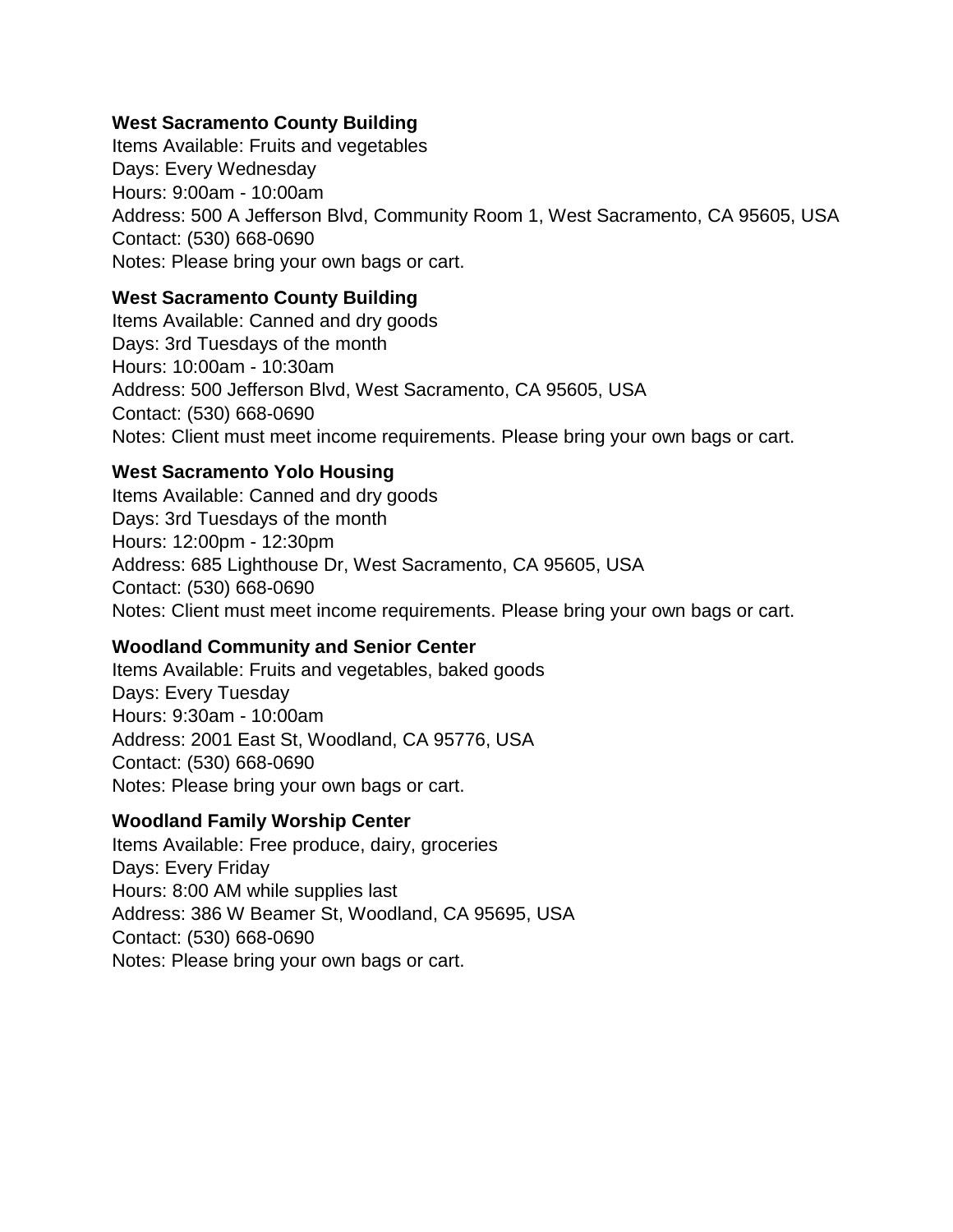#### **[Yolo County Children's Alliance](javascript:void(0);)**

Items Available: Fruits and vegetables Days: Every Friday Hours: 10:30am - 12:00pm Address: 637 Todhunter Ave, Room 21B, West Sacramento, CA 95605, USA Contact: [\(530\) 668-0690](tel:5306680690) Notes: Please bring your own bags or cart.

### **[Yolo County Fairgrounds -](javascript:void(0);) John Rogers Hall**

Items Available: Canned and dry goods Days: 4th Wednesdays of the month Hours: 10:00am - 10:30am Address: 1250 Gum Avenue, Woodland, CA 95776, USA Contact: [\(530\) 668-0690](tel:5306680690) Notes: [Client must meet income requirements.](https://yolofoodbank.org/wp-content/uploads/2018/07/EFA-14-The-Emergency-Food-Assistance-Program-TEFAP-2018-Guidelines.pdf) Please bring your own bags or cart.

### **[Yolo County Housing Authority](javascript:void(0);)**

Items Available: Canned and dry goods Days: 3rd Thursdays of the month Hours: 11:00am - 12:00pm Address: 62 Shams Way, Winters, CA 95694, USA Contact: [\(530\) 668-0690](tel:5306680690) Notes: [Client must meet income requirements.](https://yolofoodbank.org/wp-content/uploads/2018/07/EFA-14-The-Emergency-Food-Assistance-Program-TEFAP-2018-Guidelines.pdf) Please bring your own bags or cart.

### **[Yolo Library](javascript:void(0);)**

Items Available: Fruits and vegetables Days: 1st and 3rd Thursdays of the month Hours: 10:45am - 11:45am Address: 37750 Sacramento St, Yolo, CA 95697, USA Contact: [\(530\) 668-0690](tel:5306680690) Notes: Please bring your own bags or cart.

### **[Yolo Library](javascript:void(0);)**

Items Available: Canned and dry goods Days: 3rd Fridays of the month Hours: 8:30am - 10:00am Address: 37750 Sacramento St, Yolo, CA 95697, USA Contact: [\(530\) 668-0690](tel:5306680690) Notes: [Client must meet income requirements.](https://yolofoodbank.org/wp-content/uploads/2018/07/EFA-14-The-Emergency-Food-Assistance-Program-TEFAP-2018-Guidelines.pdf) Please bring your own bags or cart.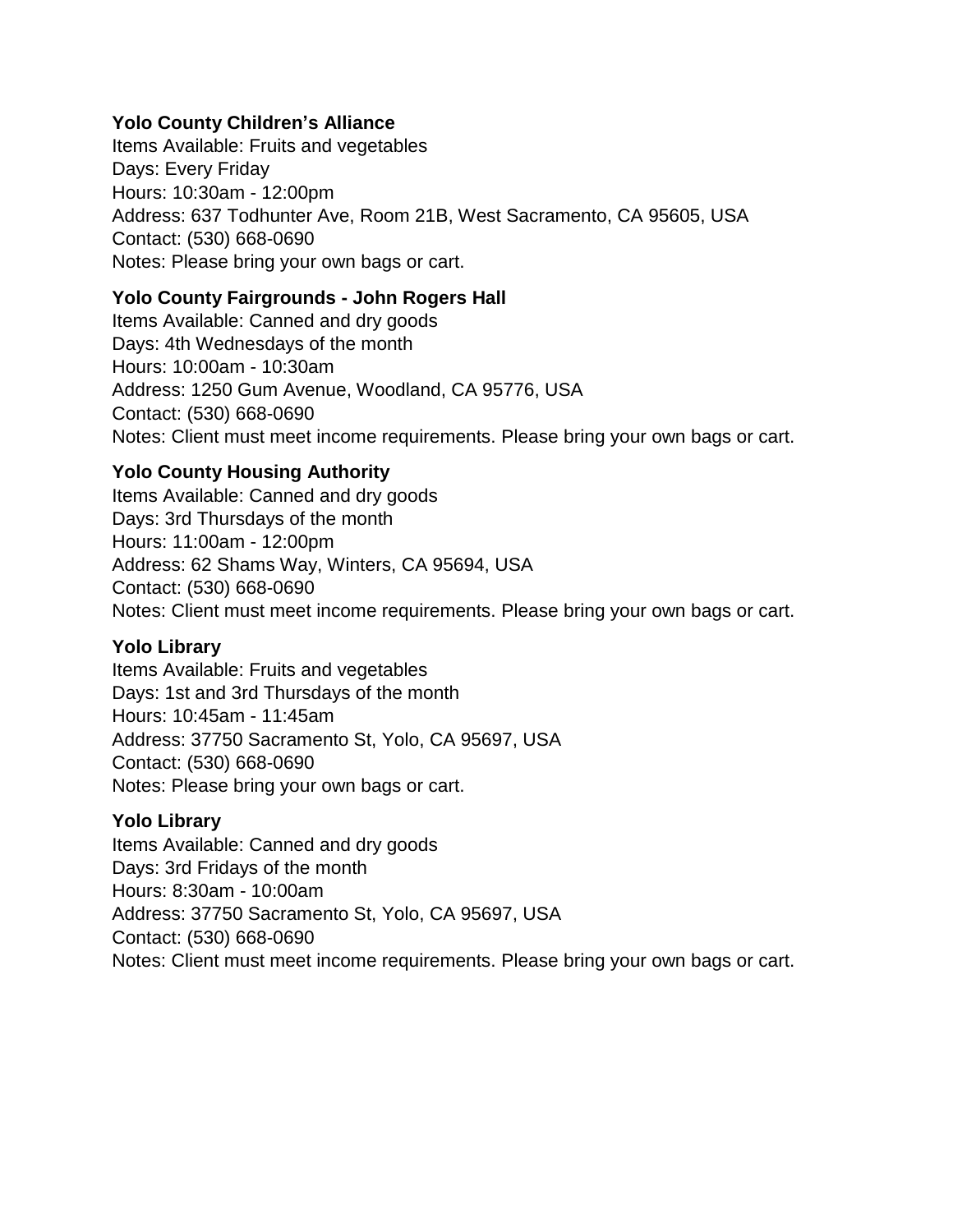### **[Madison Community Committee Food Closet](javascript:void(0);)**

Items Available: Canned, Dry Goods, Dairy, Produce, Bread, Meat, Fruits, Vegetables Days: 2nd and 4th Tuesdays of the month Hours: 4:00pm - 5:00pm Address: 28963 Main St, Madison, CA 95653, USA Contact: [\(530\) 668-0955](tel:5306680955) Spanish: [\(530\) 908-0504](tel:5309080504) 

Website:<https://www.facebook.com/madisoncommunitycommitee/>

# **[Mutual Housing at Springlake](javascript:void(0);)**

Items Available: Canned and dry goods Days: 4th Wednesdays of the month Hours: 5:30pm - 6:30pm Address: 2170 Farmer Central Rd, Woodland, CA 95776, USA Contact: [\(530\) 669-5767](tel:5306695767) Notes: [Client must meet income requirements.](https://yolofoodbank.org/wp-content/uploads/2018/07/EFA-14-The-Emergency-Food-Assistance-Program-TEFAP-2018-Guidelines.pdf) Please bring your own bags or cart.

### **[Rise, Inc.](javascript:void(0);)**

Items Available: Canned and Dry Goods Days: 4th Mondays of the month Hours: 11:00am - 12:00pm Address: 17317 Fremont St, Esparto, CA 95627, USA Contact: [\(530\) 787-4110](tel:5307874110) Notes: [Client must meet income requirements.](https://yolofoodbank.org/wp-content/uploads/2018/07/EFA-14-The-Emergency-Food-Assistance-Program-TEFAP-2018-Guidelines.pdf) Please bring your own bags or cart.

# **[Trinity Presbyterian Church](javascript:void(0);)**

Items Available: Groceries Days: 3rd Thursdays of the month Hours: 6:30pm - 7:30pm Address: 1500 Park Blvd, West Sacramento, CA 95691, USA Contact: [\(916\) 371-5875](tel:9163715875) Notes: Please bring your own bag or cart. Website: [http://www.trinitywestsac.org](http://www.trinitywestsac.org/)

# **[Sacramento City College -](javascript:void(0);) Davis Center**

Items Available: Groceries. Days: Every Thursday. Hours: 12:00pm - 1:00pm Address: 1720 Jade Street, Davis, CA, USA Contact: (530) 747-5200 Notes: Please bring your own bags or cart. Website: https://www.scc.losrios.edu/daviscenter/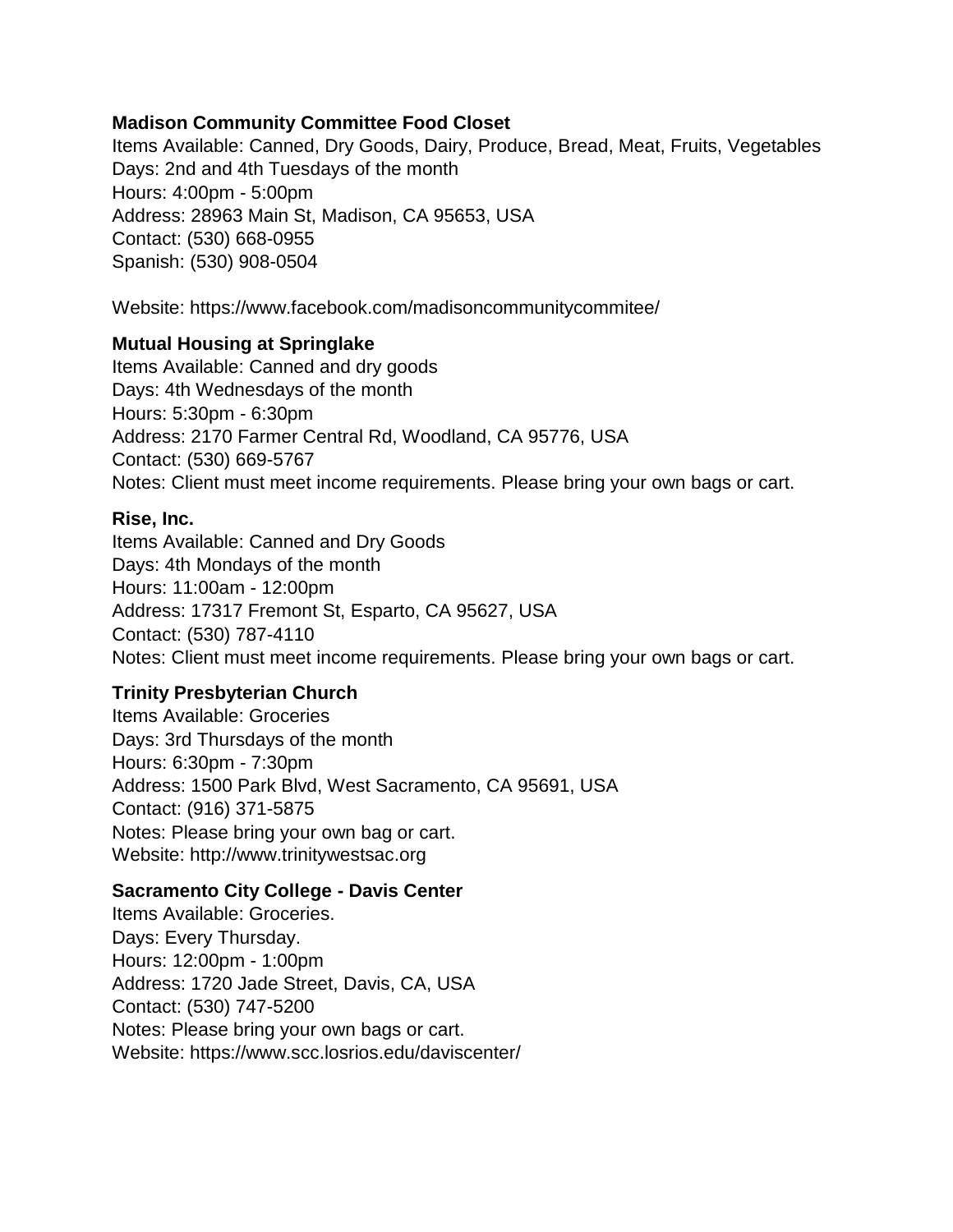### **[Winters HHSA Service Center](javascript:void(0);)**

Items Available: Produce, groceries, and canned and dry goods. Days: Every Monday. Hours: 4:00pm - 6:00pm Address: 111 East Grant Avenue, Winters, CA, USA Contact: (530) 661-2750 Notes: Please bring your own bags or cart.

# **[Yolo County Housing -](javascript:void(0);) Woodland**

Items Available: USDA Commodities. Days: 2nd Wednesday of each month. Hours: 4:00pm - 5:30pm Address: 1230 Lemen Avenue, Woodland, CA, USA Contact: 530-669-2264 Notes: [Client must meet income requirements.](https://yolofoodbank.org/wp-content/uploads/2018/07/EFA-14-The-Emergency-Food-Assistance-Program-TEFAP-2018-Guidelines.pdf) Please bring your own bags or cart.

# **[Masjid Aisha -Temporarily unavailable due to host site COVID-19 mitigation](javascript:void(0);)**

Items Available: Groceries. Pork excluded. Days: Every Saturday Hours: 9:30 a.m. - While supplies last Address: 700 Glide Avenue, West Sacramento, CA, USA Contact: [\(530\) 668-0690](tel:5306680690) Notes: Please bring your own bags or cart

# **[Woodland Community College](javascript:void(0);)**

Items Available: Groceries. Days: 1st Tuesday and 3rd Wednesday. Hours: 12:00pm until supplies last. Address: 2300 E. Gibson Rd., Woodland, CA 95776, Building 700 Contact: 5306680690 Notes: Although on the WCC campus, this distribution is open to all! Please bring your own bags. Parking not enforced on distribution days.

### **Sacramento City College - West Sacramento Center - [Temporarily unavailable due](javascript:void(0);)  [to host site COVID-19 mitigation](javascript:void(0);)**

Items Available: Groceries. Days: 1st and 3rd Wednesdays of the month Hours: 12:00pm until supplies last. Address: 1115 West Capitol Avenue, West Sacramento, CA, USA Notes: Please bring your own bags or cart. Website: https://www.scc.losrios.edu/westsaccenter/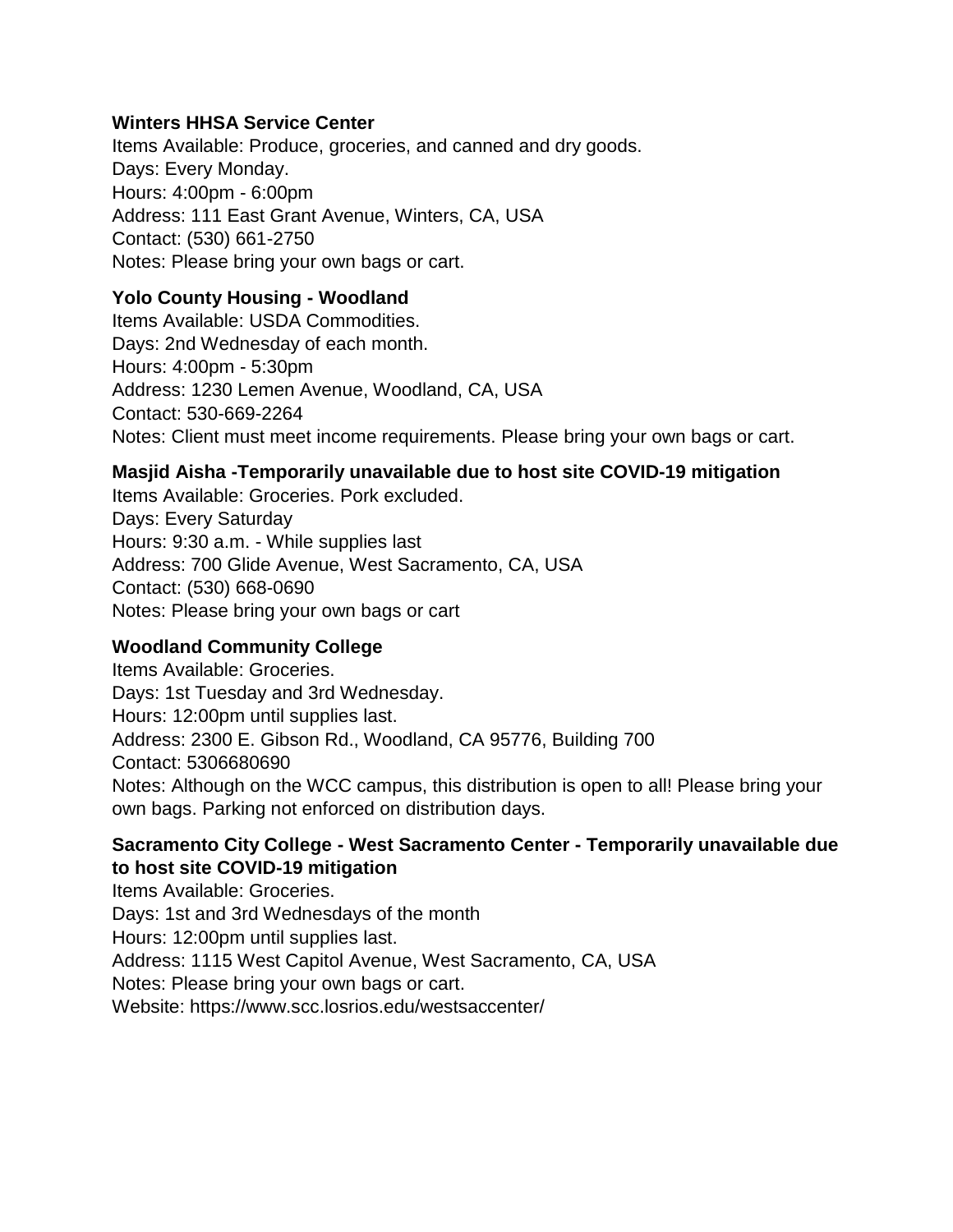### **[Kentucky Avenue Church of Christ](javascript:void(0);)**

Items Available: Canned and Dry Goods Days: 3rd Saturday of the month Hours: 10:00 AM - 12:00 PM or until supplies last Address: 470 Kentucky Avenue, Woodland, CA, USA Notes: Client must meet income requirements

### **[Woodland Community College Food Closet](javascript:void(0);)**

Items Available: Canned, Dry Goods Days: Monday - Friday Hours: 9:00am - 4:30pm Address: 2300 E. Gibson Rd, Room 802/809, Woodland, CA 95776, USA Contact: < a href="tel:5306682577">(530) 668-2577 Notes: Must be a WCC student. Website:<https://wcc.yccd.edu/student/student-outreach-retention-office/foodpantry/>

### **[The Sanctuary](javascript:void(0);)**

Items Available: Groceries Days: Every 2nd and 4th Friday Hours: 9:00am - 12:00pm Address: 825 East St, Suite 118, Woodland, CA 95776, USA Contact: [\(530\) 219-6263](tel:5302196263) Notes: Referral required. Call for more information. Website:<http://www.thesanctuarywoodland.org/>

# **[Calvary Chapel of Zamora Food Pantry](javascript:void(0);)**

Items Available: Canned, Dry Goods, Dairy, Produce, Bread, Meat Days: 1st and 3rd Sundays of the month Hours: 11:00 AM - 12:00 PM Address: 9974 Main St, Zamora, CA 95698, USA Contact: [\(530\) 402-7002](tel:5304027002)

### **[Salvation Army](javascript:void(0);)**

Items Available: USDA Commodities, Canned and Dry Goods Days: 2nd and 4th Wednesdays of the month. You may also call for an appointment outside the listed time. Hours: 1:30pm - 4:00pm Address: 413 Main St, Woodland, CA 95695, USA Contact: [\(530\) 661-0141](tel:5306610141) Website:<https://www.facebook.com/SalvationArmyWoodlandCa/>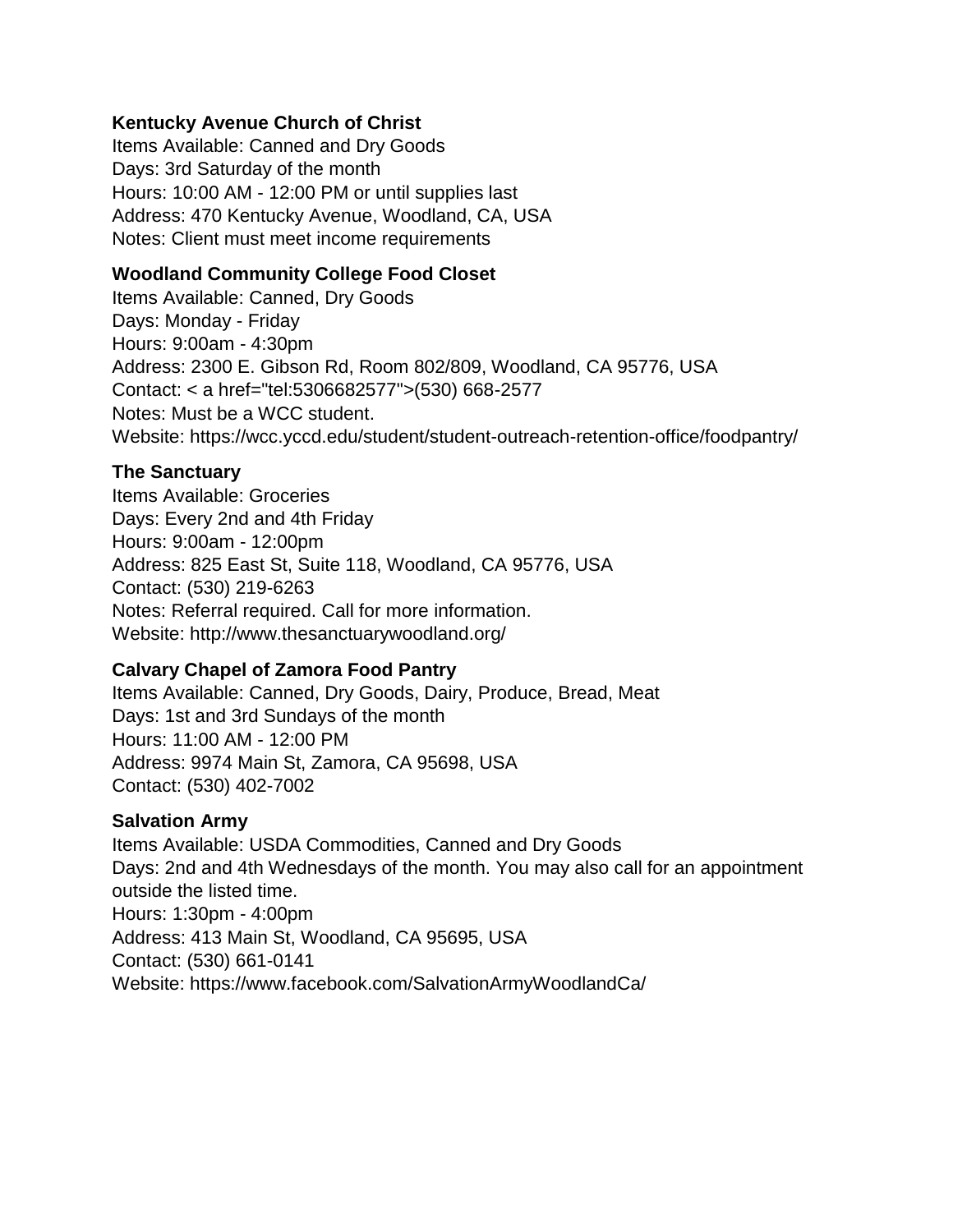### **[Pregnancy Support Group of Woodland](javascript:void(0);)**

Items Available: Emergency Food, Baby Supplies Days: Monday - Friday Hours: 10:00am - 4:00pm Address: 120 Court St, Woodland, CA 95695, USA Contact: [\(530\) 661-6333](tel:5306616333) Notes: For mothers only. Website:<https://pregnancysupportgroup.info/>

### **[Calvary Chapel of Woodland Food Pantry](javascript:void(0);)**

Items Available: Canned, Dry Goods Days: By appointment only Hours: Appointment only. Address: 1580 Case Place, Woodland, CA 95776, USA Contact: [\(530\) 661-7385](tel:5306617385) Notes: Call to make an appointment. Website:<http://www.ccwoodland.org/>

### **[Holy Rosary Food Pantry](javascript:void(0);)**

Items Available: Canned, Dry Goods, Refrigerated and Frozen Foods Days: Every Monday and Thursday Hours: M: 1:00pm - 2:00pm, Th: 10:00am - 11:30am Address: 315 Walnut St, Woodland, CA 95695, USA Contact: [\(530\) 662-5233](tel:5306625233) Notes: Call to make an appointment. Website:<https://www.holyrosary.com/>

# **[United Methodist Church Personal Care Pantry](javascript:void(0);)**

Items Available: Canned, Dry Goods, Toiletries Days: 1st Thursdays of the month Hours: 5:00pm - 6:00pm Address: 212 Second St, Woodland, CA 95695, USA Contact: [\(530\) 662-6274](tel:5306626274) Notes: Personal care pantry. Website: [https://www.umcwoodland.org](https://www.umcwoodland.org/)

# **[Woodland Volunteer Food Closet](javascript:void(0);)**

Items Available: Canned, Dry Goods, Bread, Frozen Foods Days: Monday - Friday Hours: 3:15pm - 4:30pm Address: 509 College St, Woodland, CA 95695, USA Contact: [\(530\) 662-7020](tel:5306627020) Notes: Must obtain referral from a social services organization. Can receive service once every six months. Call for more information Website:<http://woodlandfoodcloset.org/>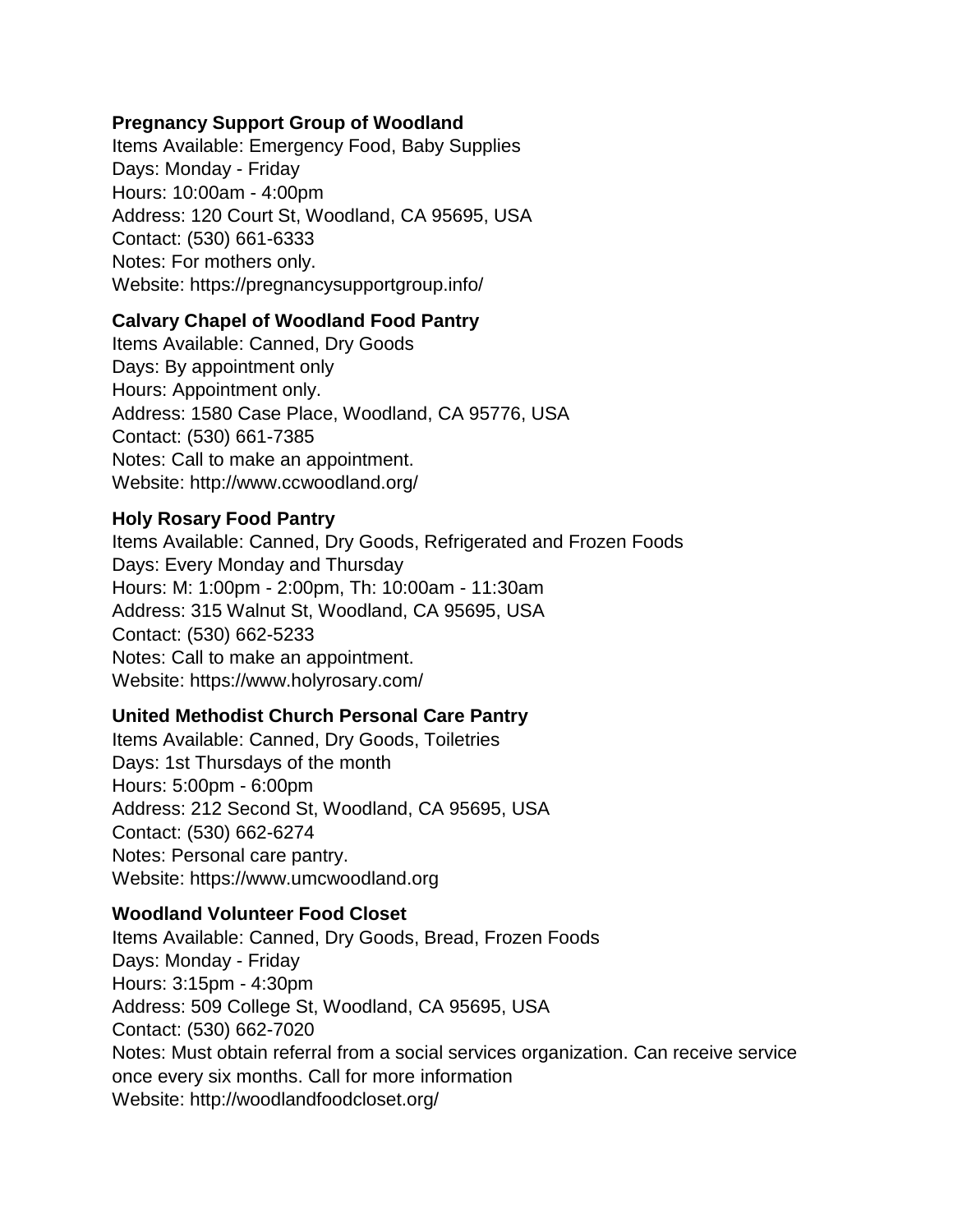### **[California Human Development Corp.](javascript:void(0);)**

Items Available: Emergency food for farm workers Days: Monday - Friday Hours: 9:00am - 5:00pm Address: 117 West Main Street Suite 1B, Woodland, CA 95695, USA Contact: (530) [662-9601](tel:5306629601) Notes: Farm workers only. Website:<https://californiahumandevelopment.org/>

# **[Woodland Christian Center](javascript:void(0);)**

Items Available: Canned, Dry Goods, Frozen Days: By appointment only Hours: Appointment only. Address: 440 California St, Woodland, CA 95695, USA Contact: [\(530\) 666-1070](tel:5306661070) Notes: Call to make an appointment. Website:<http://www.wcccal.org/>

### **[Pole Line Road Baptist Church Food Closet](javascript:void(0);)**

Items Available: Canned, Dry Goods Days: Every Thursday Hours: 9:00am - 11:00am Address: 770 Pole Line Rd, Davis, CA 95618, USA Contact: [\(530\) 735-2566](tel:5307352566) Notes: Clients can receive services once a month. Website: [https://www.polelinebaptist.org/?page\\_id=27](https://www.polelinebaptist.org/?page_id=27)

# **[ASUCD The Pantry -](javascript:void(0);) Memorial Union 154**

Items Available: Canned, Dry Goods, occasional produce and bread Days: Monday - Friday Hours: M-Thur: 11:00am - 6:00pm, Friday: 11:00am - 2:00pm Address: University of California, Davis, Memorial Union, Shields Avenue, Davis, CA 95616, USA Notes: UC Davis students only. Website:<https://thepantry.ucdavis.edu/>

### **[Manna House Food Pantry](javascript:void(0);)**

Items Available: Canned, Dry Goods, Refrigerated and Frozen Foods Days: 1st and 3rd Thursday of the month Hours: 9:00am - 10:30am Address: 9493 Mill St, Knights Landing, CA 95645, USA Contact: [\(530\) 753-6227](tel:5307536227) Notes: Pantry open to public during hours.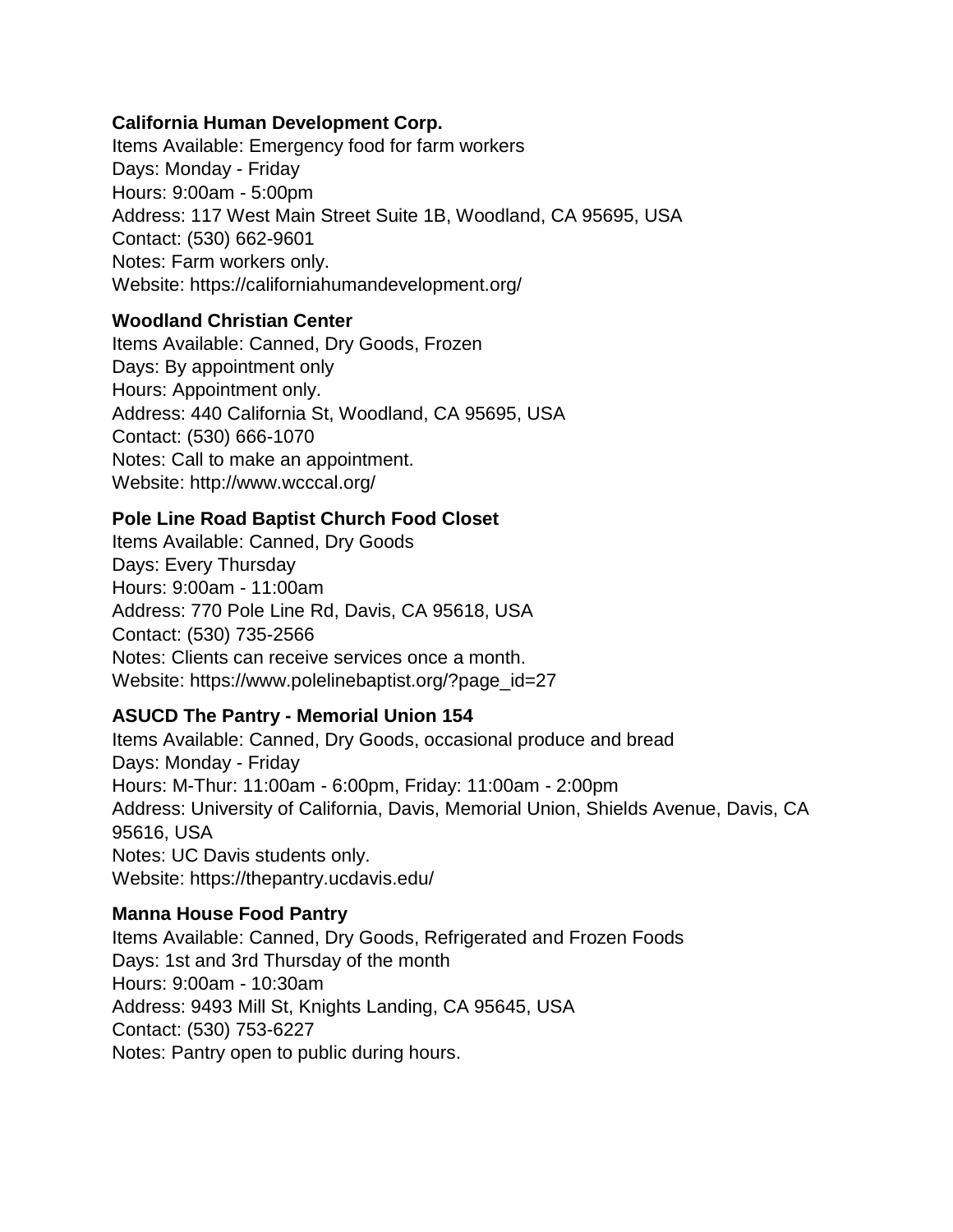#### **[Short Term Emergency Aid Committee](javascript:void(0);)**

Items Available: Canned, Dry Goods, Dairy, Produce, Bread, Meat Days: Monday - Friday Hours: 10:00am - 11:30am and 1:30pm - 3:00pm Address: 640 Hawthorne Ln, Davis, CA 95616, USA Contact: [\(530\) 758-8435](tel:5307588435) Notes: Referral required. Call for more information. Clients can receive services once a month. Website:<http://steac.org/>

#### **[Countryside Community Church Food Closet](javascript:void(0);)**

Items Available: Canned, Dry Goods Days: Every Wednesday and Friday Hours: W: 9:00am - 12:00pm, F: 3:00pm - 5:00pm Address: 26479 Grafton St, Esparto, CA 95627, USA Contact: [\(530\) 787-4110](tel:5307874110)

#### **[West Sacramento Baptist Church Food Closet](javascript:void(0);)**

Items Available: Canned, Dry Goods Days: Every Wednesday Hours: 5:00pm - 6:00pm Address: 2124 Michigan Blvd, West Sacramento, CA 95691, USA Contact: [\(916\) 371-2111](tel:9163712111) Notes: Bring proof of West Sacramento residency.

### **[Our Lady of Grace St. Vincent de Paul](javascript:void(0);)**

Items Available: Canned, Dry Goods, Bread, Frozen Foods Days: By appointment only Hours: Appointment only. Address: 911 Park Blvd, West Sacramento, CA 95691, USA Contact: [\(916\) 371-5264](tel:9163715264) Notes: Call to make an appointment. Website:<http://westsacolg.com/>

#### **[Shores of Hope](javascript:void(0);)**

Items Available: Canned, Dry Goods Days: By appointment only Hours: Appointment only. Address: 110 6th St, West Sacramento, CA 95605, USA Contact: [\(916\) 372-0200](tel:9163720200) Notes: Must call for in for emergency food. Website: [http://www.shoresofhope.org](http://www.shoresofhope.org/)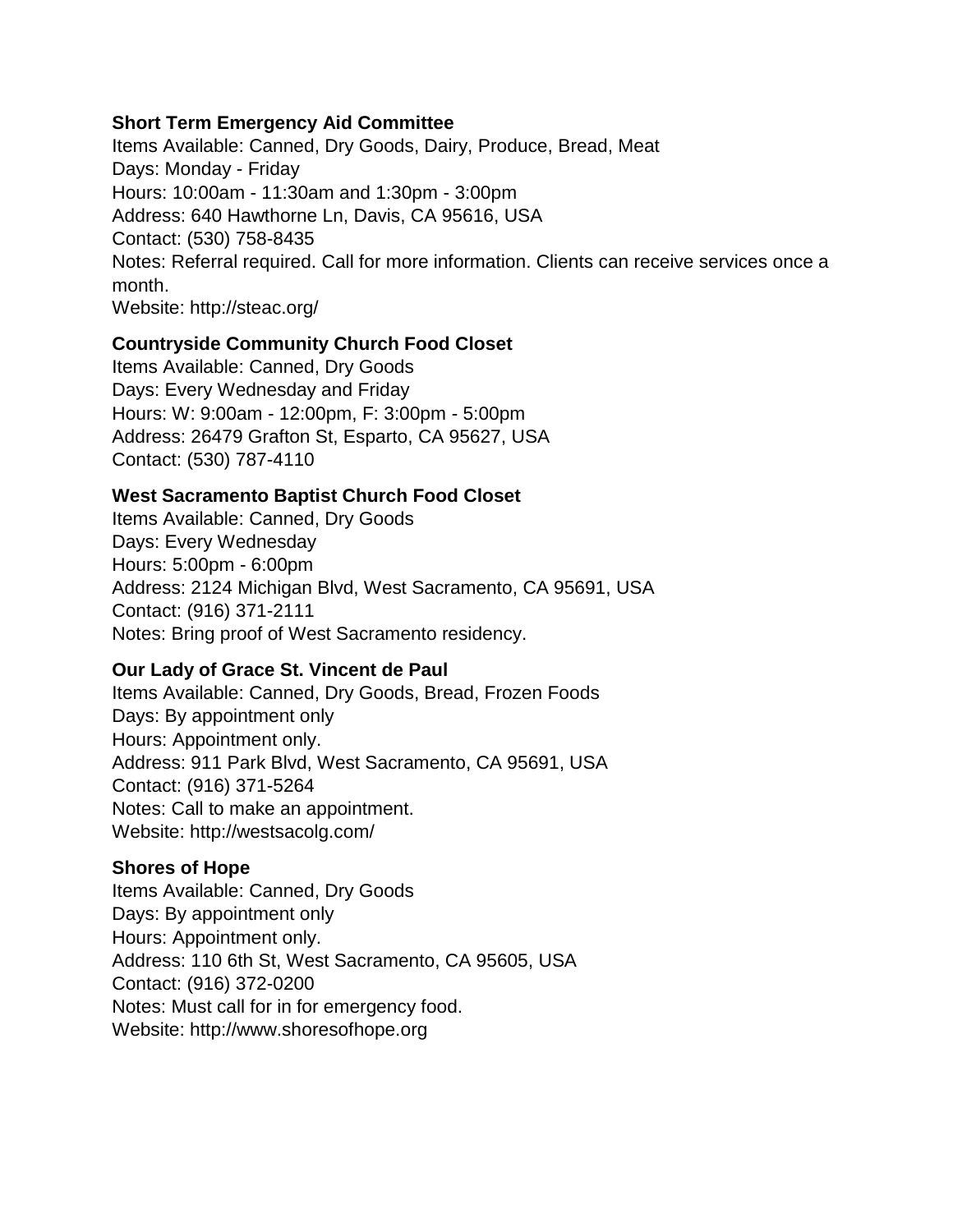### **[West Sacramento Seventh Day Adventist Church](javascript:void(0);)**

Items Available: Canned, Dry Goods Days: By appointment only Hours: Appointment only. Address: 2860 Jefferson Blvd, West Sacramento, CA 95691, USA Contact: [\(916\) 372-6570](tel:9163726570) Notes: Call to make an appointment. Website:<https://westsacramentoca.adventistchurch.org/>

### **[Holy Cross Food Locker -Temporarily unavailable due to host site COVID-19](javascript:void(0);)  [mitigation](javascript:void(0);)**

Items Available: Canned, Dry Goods, USDA Commodities Days: Every Monday, Wednesday, and Friday Hours: 4:00pm - 5:00pm Address: 1321 Anna St, West Sacramento, CA 95605, USA Contact: [\(916\) 373-3318](tel:9163733318) Website:<https://www.scd.org/parish/holy-cross-parish-west-sacramento>

### **[Woodland Pet Pantry](javascript:void(0);)**

Items Available: Animal Food Days: 1st Saturdays of the month Hours: 7:30 - 9:00 AM Address: 1114 College St, Woodland, CA 95695, USA

# **[Fourth & Hope](javascript:void(0);)**

Items Available: Hot Meals Days: Monday - Sunday Hours: 5:00pm - 5:30pm Address: 207 4th St, Woodland, CA 95695, USA Contact: [\(530\) 661-1218](tel:5306611218) Website:<http://www.fourthandhope.org/>

### **[United Methodist Church](javascript:void(0);)**

Items Available: Hot Meals Days: Last Thursdays of the month Hours: 5:00pm - 6:00pm Address: 212 2nd St, Woodland, CA 95695, USA Contact: [\(530\) 662-6274](tel:5306626274) Website:<https://www.umcwoodland.org/>